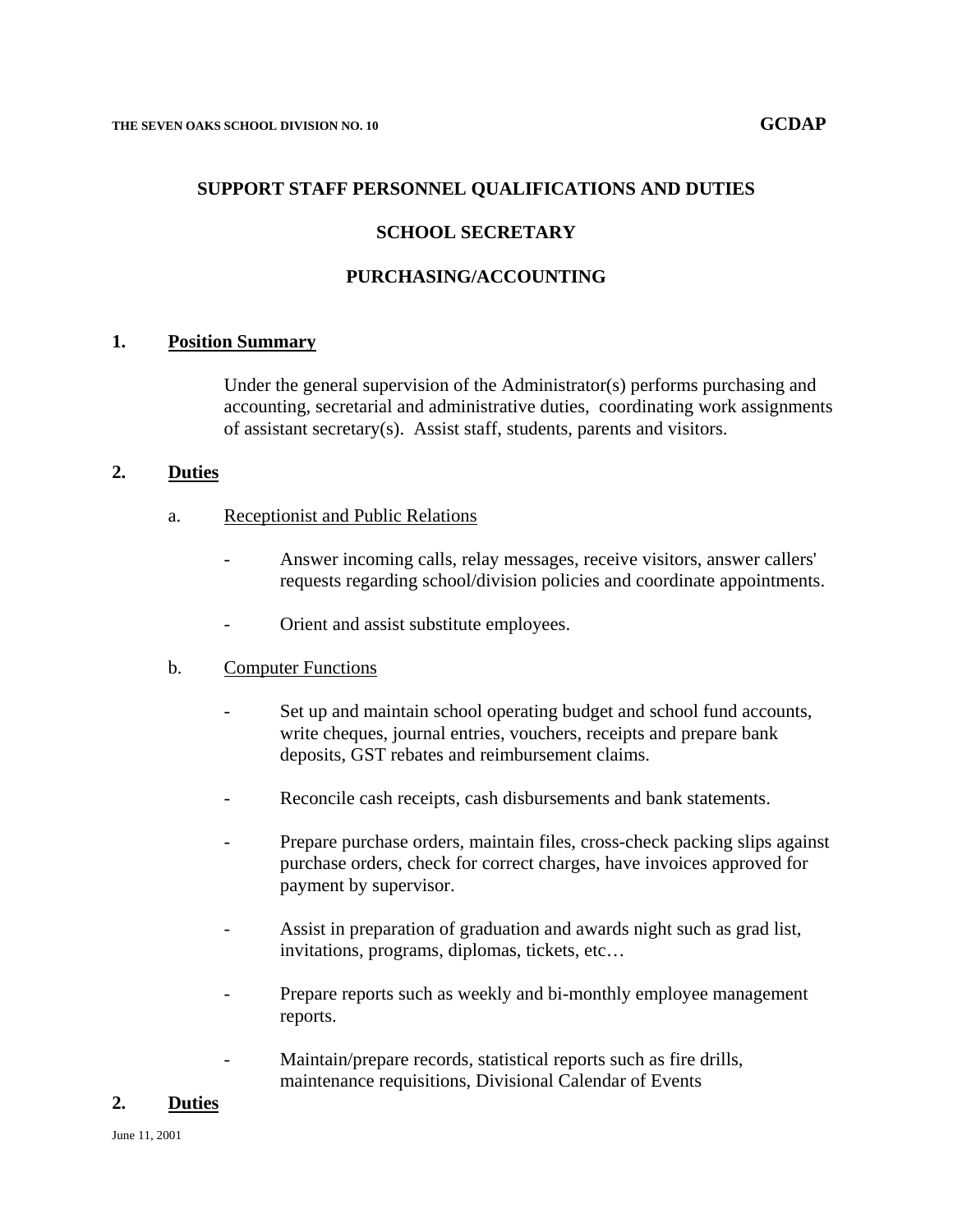#### **THE SEVEN OAKS SCHOOL DIVISION NO. 10 GCDAP**

## b. Computer Functions

Word process items such as: compose routine correspondence, Child Guidance referrals, memos, letters, exams, newsletters, teacher evaluations, student and teacher information handbooks.

## c. Attendance/Call back

- Receive calls from parents on absent students, record student attendance on office forms.
- Record reason for absence on student attendance form and advise teacher.
- Issue late slips, record names of students leaving school.

## d. Office Management

- Train and direct assistant secretary $(s)$ .
- Organize and maintain office files.
- Open, sort and direct incoming mail.
- Order, maintain and distribute supplies, stamps, bus tickets/passes.
- Assess problem and call when machines need servicing.
- e. Inventory
	- Organize and maintain detailed records of school inventory such as all equipment, office machines, paper and office supplies.
	- Record data in computer.
	- Run inventory reports for insurance audit purposes.
- f. Other Duties
	- Coordinate clerical aspects of events such as: application for transportation, field trips, registration, teas, concerts, etc.

## **2. Duties**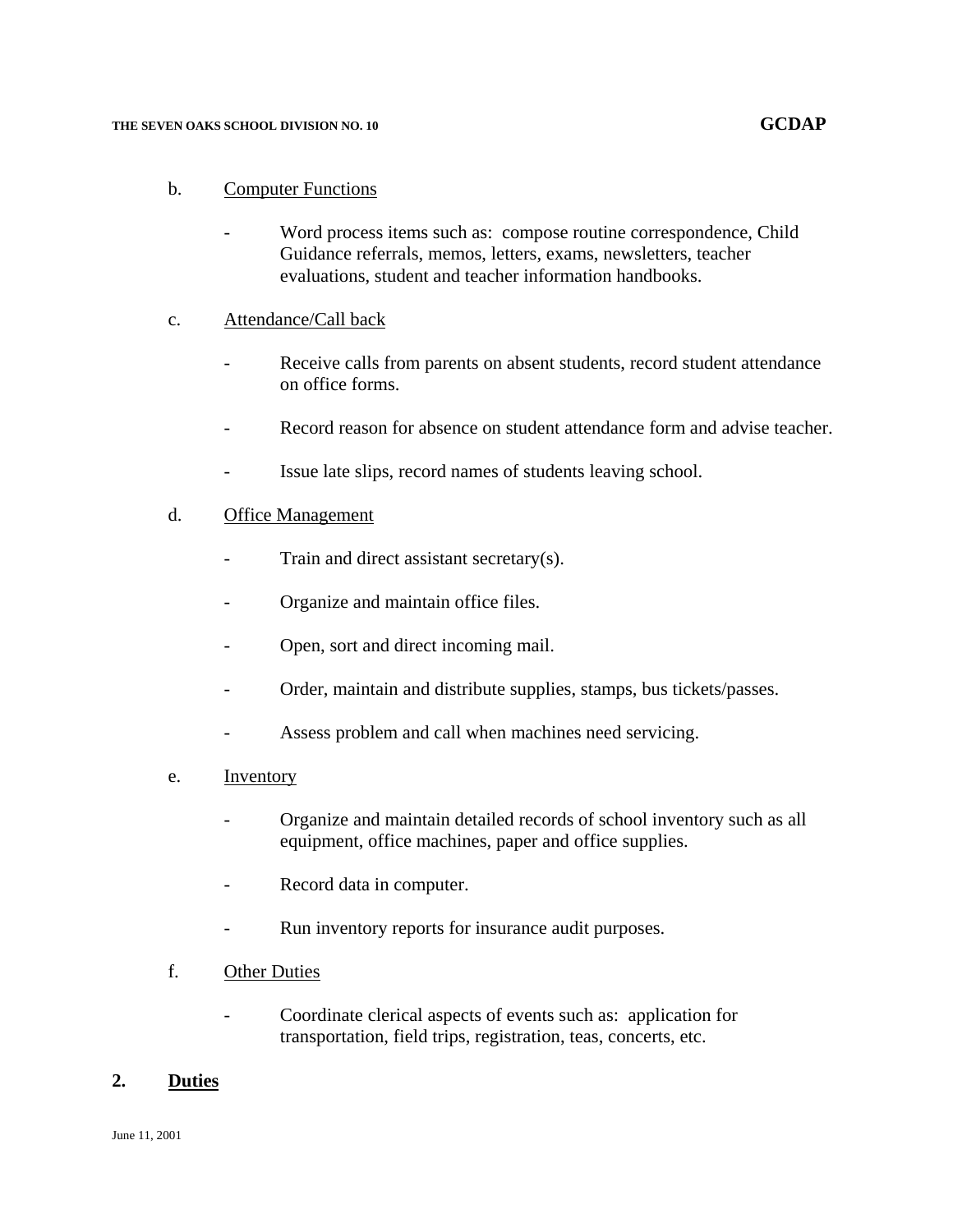#### THE SEVEN OAKS SCHOOL DIVISION NO. 10 **GCDAP GCDAP**

## f. Other Duties

- Supervise students in the office area in the absence of the Administrator(s).
- Attend to emergent needs of students in absence of Administrator(s).
- Manage school petty cash account.
- Operate PA system.
- Photocopy
- Assist staff with office equipment and distribution of keys.

## **3. Education**

- Grade XII
- One year Administrative Assistant course or equivalent to attain knowledge of word processing, keyboarding, basic accounting.
- Type 60 wpm.
- Use of office equipment such as computer, calculator, photocopier and fax machine.

## **4. Experience**

- 2 to 3 years previous experience, plus two years on-the-job training which includes in-house computer training.

## **5. Physical Demands**

- Intense visual and mental concentration, eye strain from computer and sitting for long periods of time.
- Unpack supplies as required.

## **6. Working Conditions**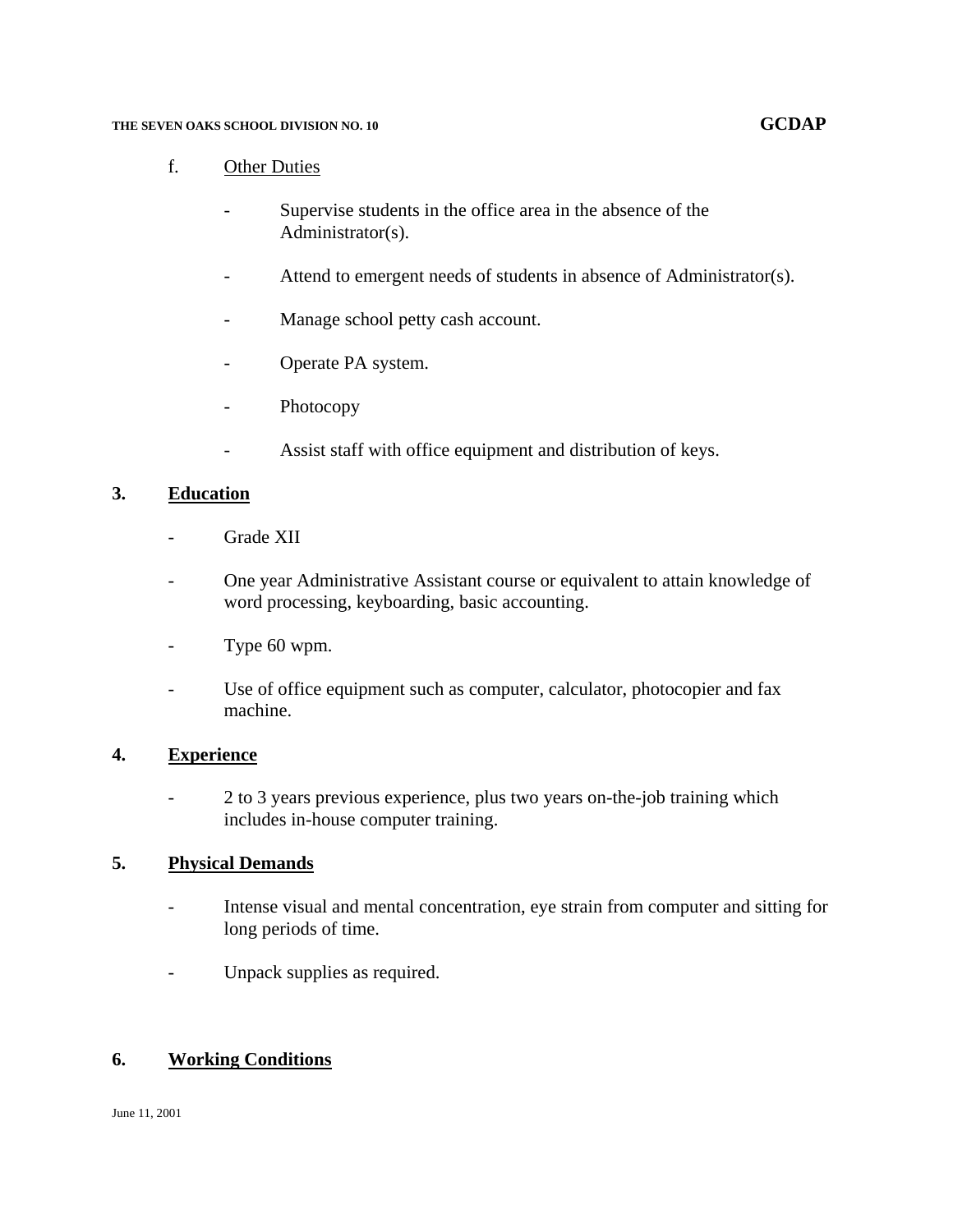# THE SEVEN OAKS SCHOOL DIVISION NO. 10 GCDAP

- Exposure to noise and frequent interruptions with conflicting demands and deadlines.
- Occasional after-hour attendance at educational seminars.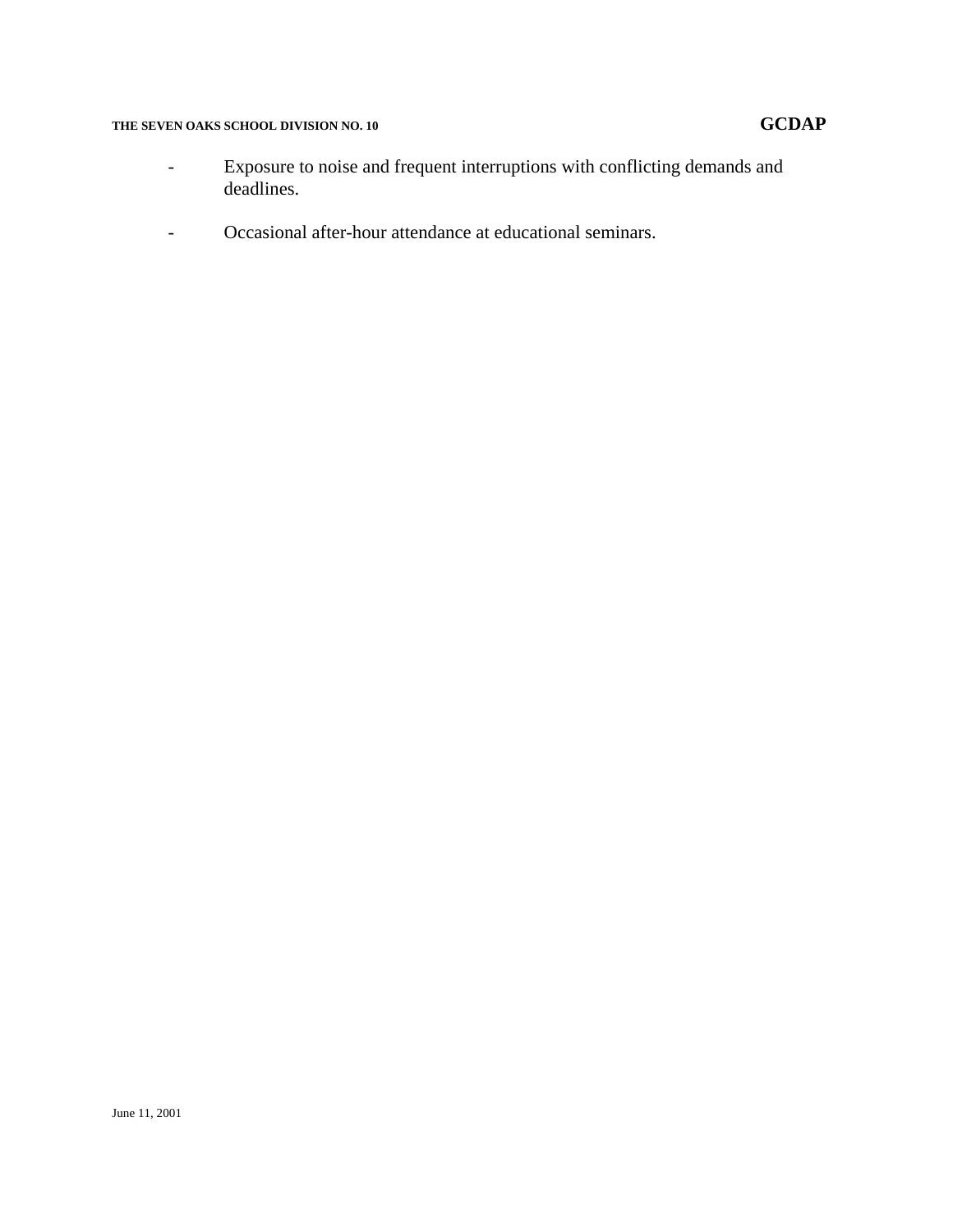#### **ATTACHMENT**

## **SCHOOL SECRETARY - PURCHASING ACCOUNTING May Perform some of the duties of School Secretary - Student Services**

### **2. Duties**

#### b. Computer Functions

- Set up, scan and maintain student grades, attendance and course credits.
- Set up and maintain student courses, schedule and produce time tables.
- Set up and maintain student records and produce reports on all present, incoming and outgoing students.
- Assist in preparation of graduation and awards night such as grad list, invitations, programs, diplomas, tickets, etc…
- Prepare reports such as weekly and bi-monthly employee management reports.
- Produce annual/bi-annual Manitoba Education forms.
- Maintain/prepare records, statistical reports such as fire drills, maintenance requisitions, Divisional Calendar of Events.
- Word process items such as: compose routine correspondence, Child Guidance referrals, memos, letters, exams, newsletters, teacher evaluations, student and teacher information handbooks.

#### f. Other Duties

- Coordinate clerical aspects of events such as application for transportation, field trips, registration, teas, concerts, etc.
- Supervise students in the office area in the absence of the Administrator(s).
- Record and transcribe meeting minutes.
- Attend to emergent needs of students in absence of Administrator(s).